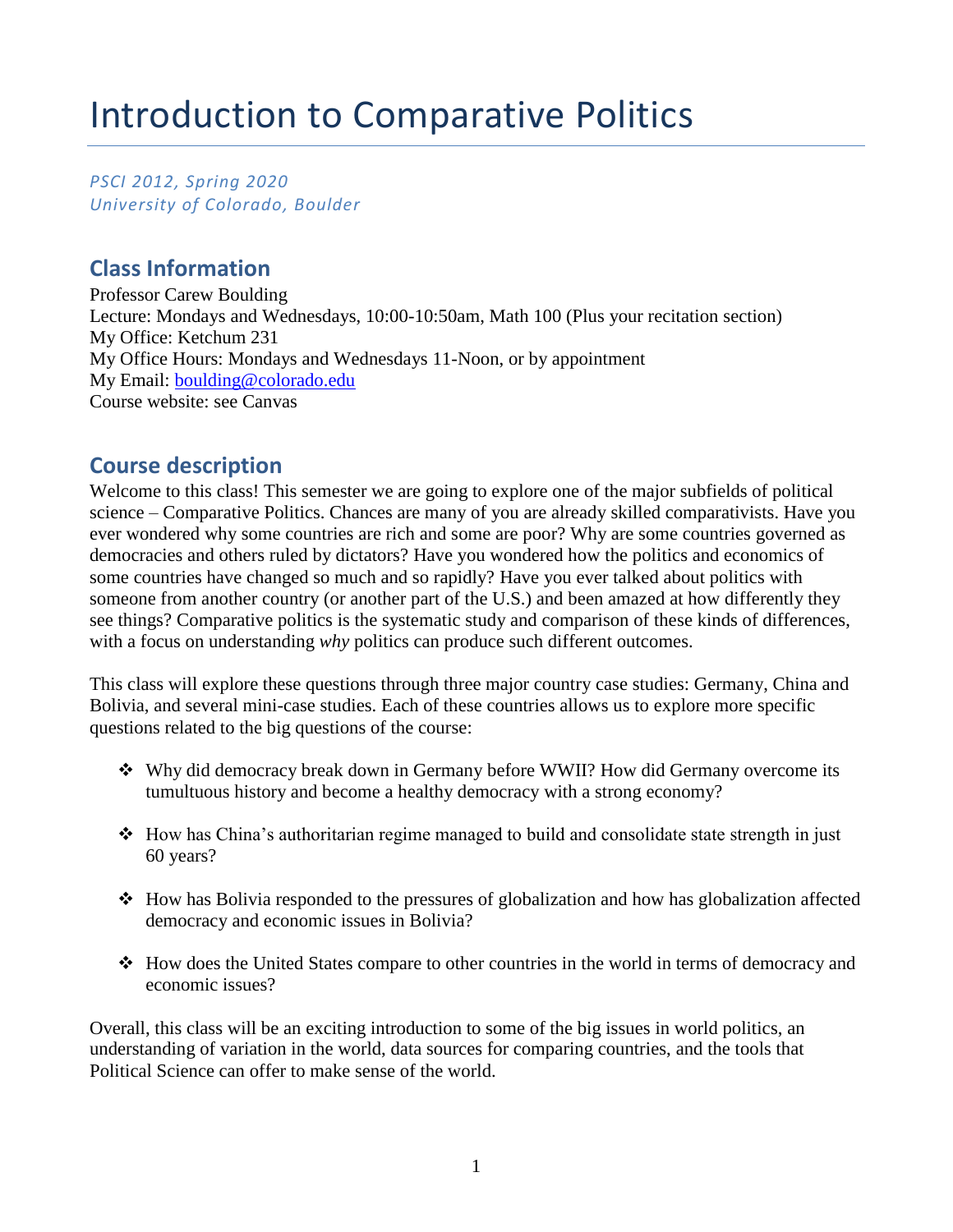# **Required Materials**

- The primary **textbook** for this course is a book by David Samuels, *Comparative Politics* o You can purchase the text [here.](https://console.pearson.com/enrollment/a07x2u)
- Additionally, please purchase the following **book** from the bookstore or bookseller of your choice o *China in Ten Words,* Yu Hua (2011)
- Occasional articles will also be assigned and made available on **Canvas.**
- Please also take advantage of CU's free access to the [New York Times](https://nytimesineducation.com/access-nyt/university-of-colorado-boulder-co/) and read the news daily.
- Finally, you will also need a **clicker**, available from the bookstore if you don't already have one.

# **Assignment Grade Percentage Due Date** Clickers 5% Recitation Section Grade 20% 1<sup>st</sup> Midterm Exam 10% 10% Wed. 2/19 2 nd Midterm Exam 15% Wed. 3/18 Final Exam<sup>\*</sup> 100 100 100 100 20% Sat. 5/2 4:30-7:00 pm Simulation Project 10% Write-up due Mon. 2/10 Final Research Paper 20% Mon. 4/27 in Lecture

### **Assignments and Grading**

### **Lecture Attendance and Clicker Responses (5%)**

We will have daily clicker response questions during lecture. Some of these will be opinion-based, without a correct answer, and some will be quizzes based on readings and previous lectures. To receive proper credit, all students must have a Clicker registered to their name. To register, login to **[the buff portal](https://buffportal.colorado.edu/card/CUClicker%20Registration)** and follow instructions To give students time to register and test-run their Clicker for this class, scores will not begin to affect grades until the lecture of 1/27 (week 3).

You have four "free" days to be used for absences. At the end of the semester, your four worst Clicker days will be discarded and the grade will be calculated over the remaining days. Use these four free days wisely! These should cover absences for ANY reason, including illness, injury, dead batteries, lateness, religious holidays, family obligations, etc. Students who are found cheating with their Clickers (including entering responses for a friend who is not in class) will receive an "F" for the course and will be referred to the Honor Council.

### **Recitation Sections (20%)**

 $\overline{a}$ 

Your sections are your chance to meet with a smaller group of students and a graduate teaching assistant. In section, you will have a chance for more discussion, debate, and small group projects related to the class. Your

<sup>\*</sup> Per University Policy, if you have three or more final exams scheduled on the same day, you are entitled to arrange an alternate exam time for the last exam or exams scheduled on that day. If you have two final exams scheduled to meet at the same time, you are entitled to arrange an alternate exam time for the later class offered that day or week. Such arrangements must be made by the deadline to drop a class without your dean and instructor's permission in the tenth week of the semester (**before Friday, March 20th**). Students should make arrangements with the instructor of the affected class and are expected to provide evidence of these situations to qualify for exceptions.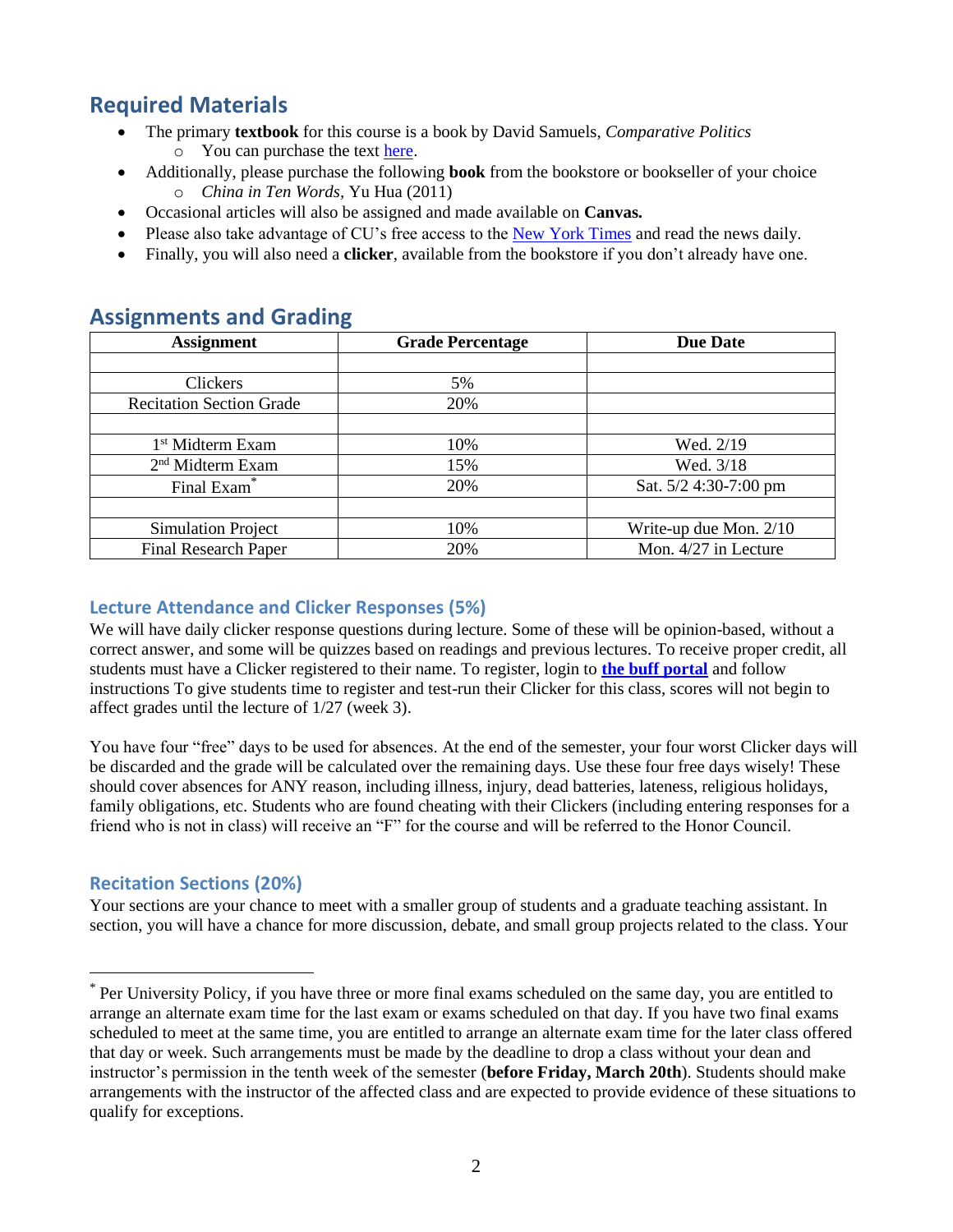section grade (20%) will be assigned by your TA based on your attendance (10%) and your performance (including quizzes and participation in section) (10%).

**Attendance:** You have 2 "free" absences for section attendance. Beyond those two, your attendance grade will be lowered from 100 by 10 points per absence. Students with eight or more absences will either have to drop the class or receive an "F."

**Performance:** Your TA will evaluate your participation in the class based on your participation in discussion and performance on section quizzes and assignments.

#### **Examinations (45%)**

There will be three closed book in-class exams for this class. The first midterm (10%) will cover material from weeks 1-5. The second midterm (15%) will cover weeks 1-10, and the Final Exam (20%) will cover all the material from the course (weeks 1-15).

#### **Simulation (10%)**

During the fourth week of the semester, you will participate in a role-playing simulation of a parliament in your recitation sections. 1% of your grade will be based on the outcome of the simulation, and 9% will be based on your write-up paper. †

#### **Final Research paper (20%)**

Twenty-percent of your final grade is based on a 1000-word research paper (4-5 pages) due the Monday of the last week of class (4/27). Papers handed in late will have 10% deducted from the final score for each business day they are late. Students must submit both a paper and an electronic version and the late penalty applies to both. More information on the research paper will be handed out after the first midterm.

#### **Other Guidelines**

 $\overline{a}$ 

- ❖ Please come to lecture prepared to pay attention for 50 minutes. I will do my best to make these lectures worth your time and attention.
- ❖ Please turn off your cell phones, computers and tablets and take notes with pen and paper.
- ❖ All legitimate excused absences (including religious holidays, illness, injury, etc.) DO count against your four free absences. You are strongly encouraged to use your absences for these purposes. Of course, if you are dealing with something unusual and need special consideration, please come talk to me.

<sup>&</sup>lt;sup>†</sup> In the unlikely event that your final course letter grade is affected by your score on the 1% portion of this assignment, you may email me a petition for a grade change. This has occurred less than 3 times in over 1,000 students.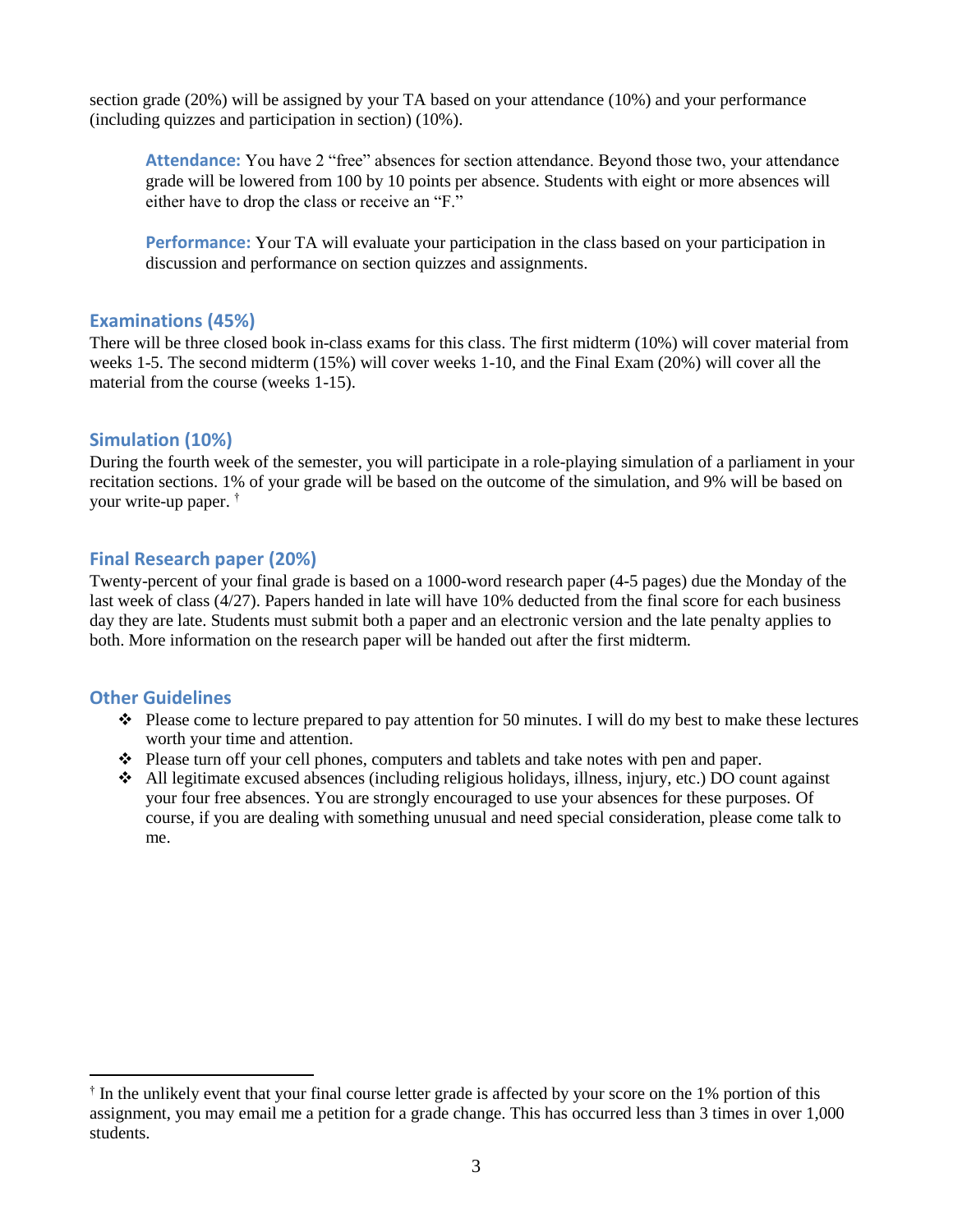# **Course Calendar**

| Week   | Date | Lecture                                                                                                     | <b>Reading</b>                                        | <b>Section</b>                   |
|--------|------|-------------------------------------------------------------------------------------------------------------|-------------------------------------------------------|----------------------------------|
| Week 1 | 1/13 | Introduction: What is Comparative<br>Politics?                                                              | Ch. 1 "Doing Comparative<br>Politics"                 | Introductions                    |
|        | 1/15 | Institutions, Identities and Interests                                                                      |                                                       |                                  |
| Week 2 | 1/20 | No Class - MLK                                                                                              |                                                       | Data Sources                     |
|        | 1/22 | What are we comparing? States,<br>Nations, and Governments                                                  | Ch. 2 "The State"                                     |                                  |
| Week 3 | 1/27 | Germany: What led to the rise of the<br>Nazis?                                                              | Ch. 5 "Regime Change"                                 | Picking your own<br>countries to |
|        | 1/29 | Germany: How did Germany become<br>a democracy?                                                             |                                                       | compare                          |
| Week 4 | 2/3  | What is Democracy?                                                                                          | Ch. 3 "Democratic Political<br>Regimes"               | Parliamentary<br>Simulation      |
|        | 2/5  | <b>Types of Democracies</b>                                                                                 |                                                       |                                  |
| Week 5 | 2/10 | U.S. Institutions in comparative<br>perspective                                                             | Article: Allen                                        | Discussion                       |
|        | 2/12 | <b>Democracy Conclusions</b>                                                                                |                                                       |                                  |
| Week 6 | 2/17 | Review/ Catch up                                                                                            |                                                       |                                  |
|        | 2/19 | Midterm 1                                                                                                   |                                                       |                                  |
| Week 7 | 2/24 | <b>Democratic Backsliding</b>                                                                               | Article: Bermeo (2017) "On<br>Democratic Backsliding" | Discussion                       |
|        | 2/26 | How do Non-Democratic Regimes<br>work?                                                                      | Ch. 4 "Non-Democratic<br>Political Regimes"           |                                  |
| Week 8 | 3/2  | <b>States and Markets: What can states</b><br>do to make the economy better or<br>worse?                    | Ch. 11 "Political Economy<br>of Development"          | Paper ideas due                  |
|        | 3/4  | China: How has China developed<br>such a strong state and strong<br>economy without becoming<br>democratic? | first half of "China in Ten<br>Words"                 |                                  |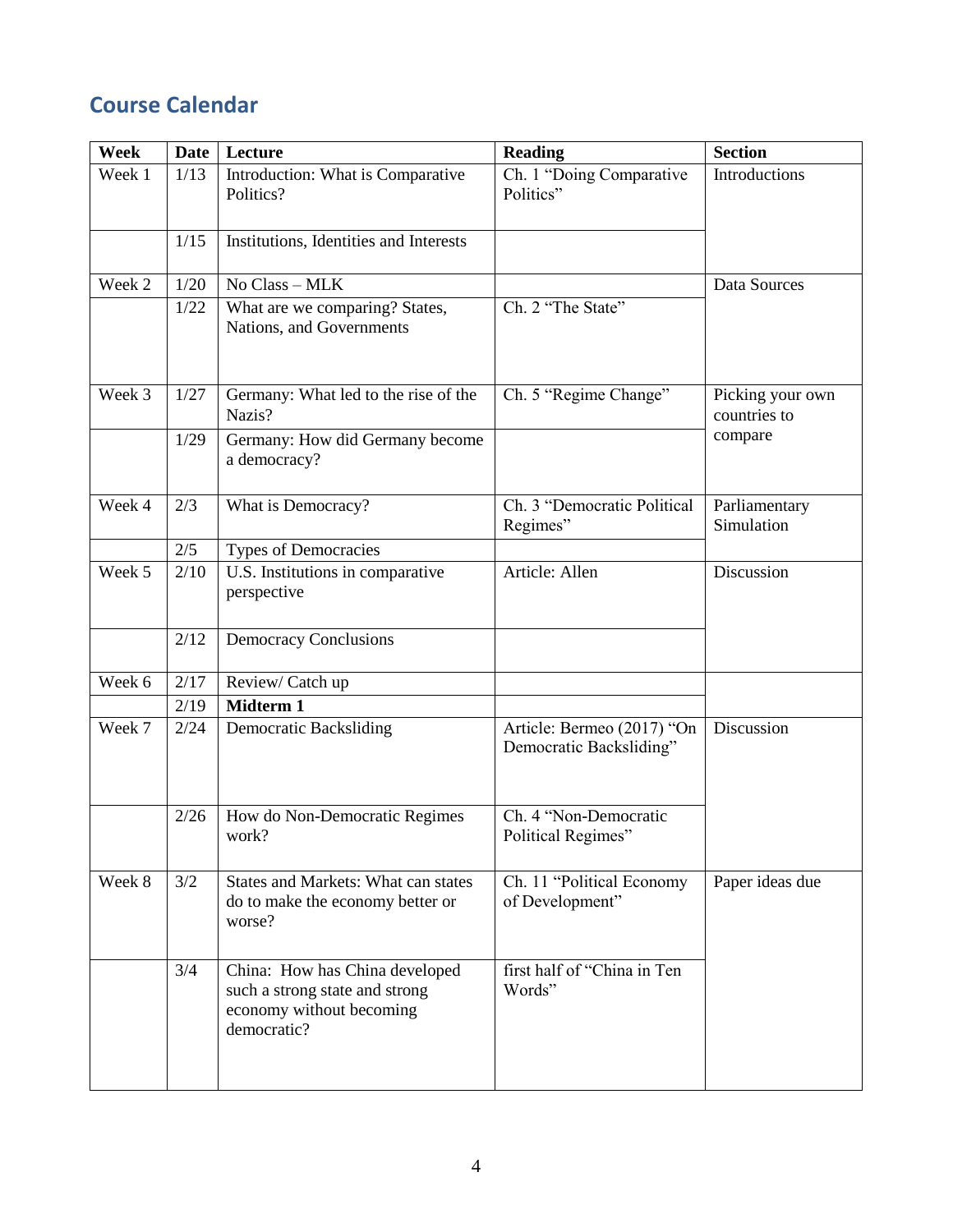| Week 9     | 3/9  | China: Institutions                                     | Second half of "China in<br>Ten Words"                                 | Discussion                    |
|------------|------|---------------------------------------------------------|------------------------------------------------------------------------|-------------------------------|
|            | 3/11 | China: Conclusions                                      |                                                                        |                               |
| Week<br>10 | 3/16 | Review                                                  |                                                                        |                               |
|            | 3/18 | Midterm #2                                              |                                                                        |                               |
| Week<br>11 | 3/23 | <b>Spring Break</b>                                     |                                                                        |                               |
|            | 3/25 | <b>Spring Break</b>                                     |                                                                        |                               |
| Week<br>12 | 3/30 | Social Movements and Protest (1)                        | Ch. 9 "Collective Action"                                              | Discussion                    |
|            | 4/1  | Social Movements and Protest (2)                        |                                                                        |                               |
| Week<br>13 | 4/6  | Gender and Politics (1)                                 | Ch. 8 "Gender and Politics"                                            | Discussion                    |
|            | 4/8  | Gender and Politics (2)                                 |                                                                        |                               |
| Week<br>14 | 4/13 | What is Globalization?                                  | Ch. 13 "Globalization"                                                 | Discussion                    |
|            | 4/15 | How does globalization affect<br>politics?              |                                                                        |                               |
| Week<br>15 | 4/20 | Bolivia: How has Bolivia responded<br>to Globalization? | "Whispering in the Giant's<br>Ear" selection (available on<br>website) | Discussion                    |
|            | 4/22 | <b>Bolivia: Conclusions</b>                             |                                                                        |                               |
| Week<br>16 | 4/27 | Conclusions                                             |                                                                        | Final Paper Due in<br>Lecture |
|            | 4/29 | <b>Final Review</b>                                     |                                                                        |                               |

# **CU Policies**

### **Accommodation for Disabilities**

If you qualify for accommodations because of a disability, please submit your accommodation letter from Disability Services to your faculty member in a timely manner so that your needs can be addressed. Disability Services determines accommodations based on documented disabilities in the academic environment. Information on requesting accommodations is located on the **Disability Services website**. Contact Disability Services at 303-492-8671 o[r dsinfo@colorado.edu](mailto:dsinfo@colorado.edu) for further assistance. If you have a temporary medical condition or injury, se[e Temporary Medical Conditions](http://www.colorado.edu/disabilityservices/students/temporary-medical-conditions) under the Students tab on the Disability Services website.